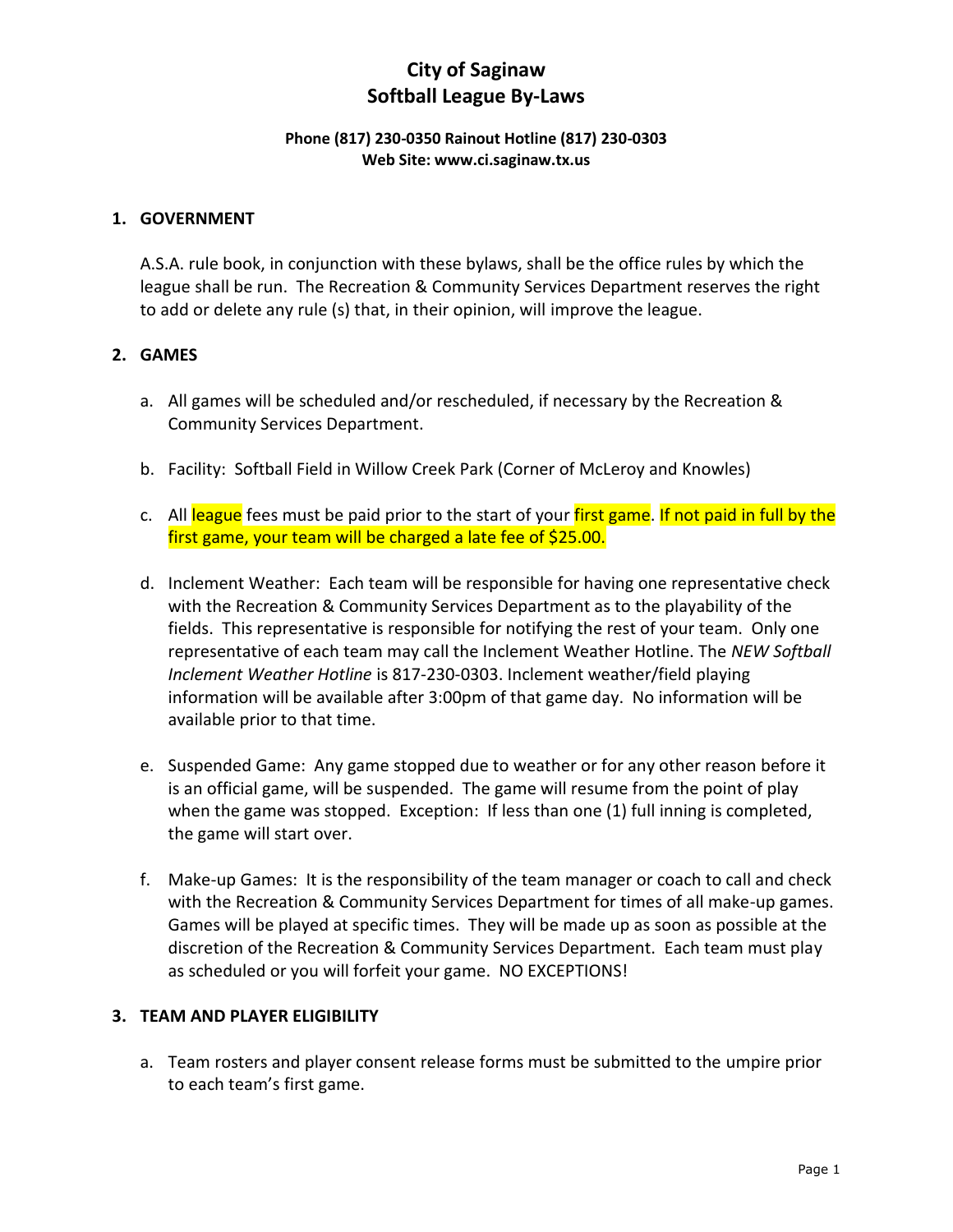### **Phone (817) 230-0350 Rainout Hotline (817) 230-0303 Web Site: www.ci.saginaw.tx.us**

- b. Team Roster: The roster limit is twenty (20) players. Your roster must be turned in to the umpire prior to your first game. Any changes to a team roster must be submitted to the umpire. Team managers can make changes prior to the start of the 5<sup>th</sup> game. Once your team's 5th game begins, your roster is final.
- c. Player Eligibility: A player must be listed on your team's roster to be considered an eligible player for your team. Players may play on multiple nights and different teams in the City of Saginaw Adult Softball Leagues. However, a player may not play on two or more teams in the same league/same night. A player may not play and be listed on two (2) or more different teams on the same night (i.e.: a player playing on two (2) teams on a Friday Night Coed League is prohibited).
	- (A team may borrow a player to help prevent forfeit, except during the last three (3) games of the season when rosters are locked and set. An eligible player in this circumstance would have to be on the free agent list at the Saginaw rec center or on another eligible roster. You may not borrow more than two (2) players per game and this must be approved at the start of the game by both coaches and umpires.) Effective 2-1-2022
- d. Age Limit: All players must be at least 15 years of age to play in the City of Saginaw Adult Softball League. NO EXCEPTIONS!! Any player under the age of 18 years must complete the attached "Parental Consent Form." Players under the age of 15 (14 & under) are not permitted to play in our league. This is an adult league to be played by players age 15 and above.

### **4. EQUIPMENT, UNIFORMS AND JERSEYS**

- a. Shoes: Molded rubber cleats are permitted, but steel cleats are strictly prohibited. No street shoes or boots will be allowed. All players must wear shoes.
- b. Numbers: Duplication of numbers will not be allowed. Numbers should be on the back of T-Shirts/Jerseys, six (6) inches in height and contrasting color. ALL NUMBERS MUST BE PERMANENTLY ATTACHED TO JERSEYS. No taped numbers will be allowed. There will be a four (4) game grace period to allow time for teams to purchase matching team uniforms.
- *c.* Balls: Each team is responsible for supplying their own balls. You need to have two (2) balls available for each game. The 12-inch ball must be stamped either .44 cor or .52 cor 300 compression, the 11-inch ball can be either be .44 cor or .52 cor 300 compression.. All softballs must have the ASA or TAAF certification stamp on the ball. No "Hot Dot" type balls will be permitted. Co-ed male and men's league players shall hit a 12-inch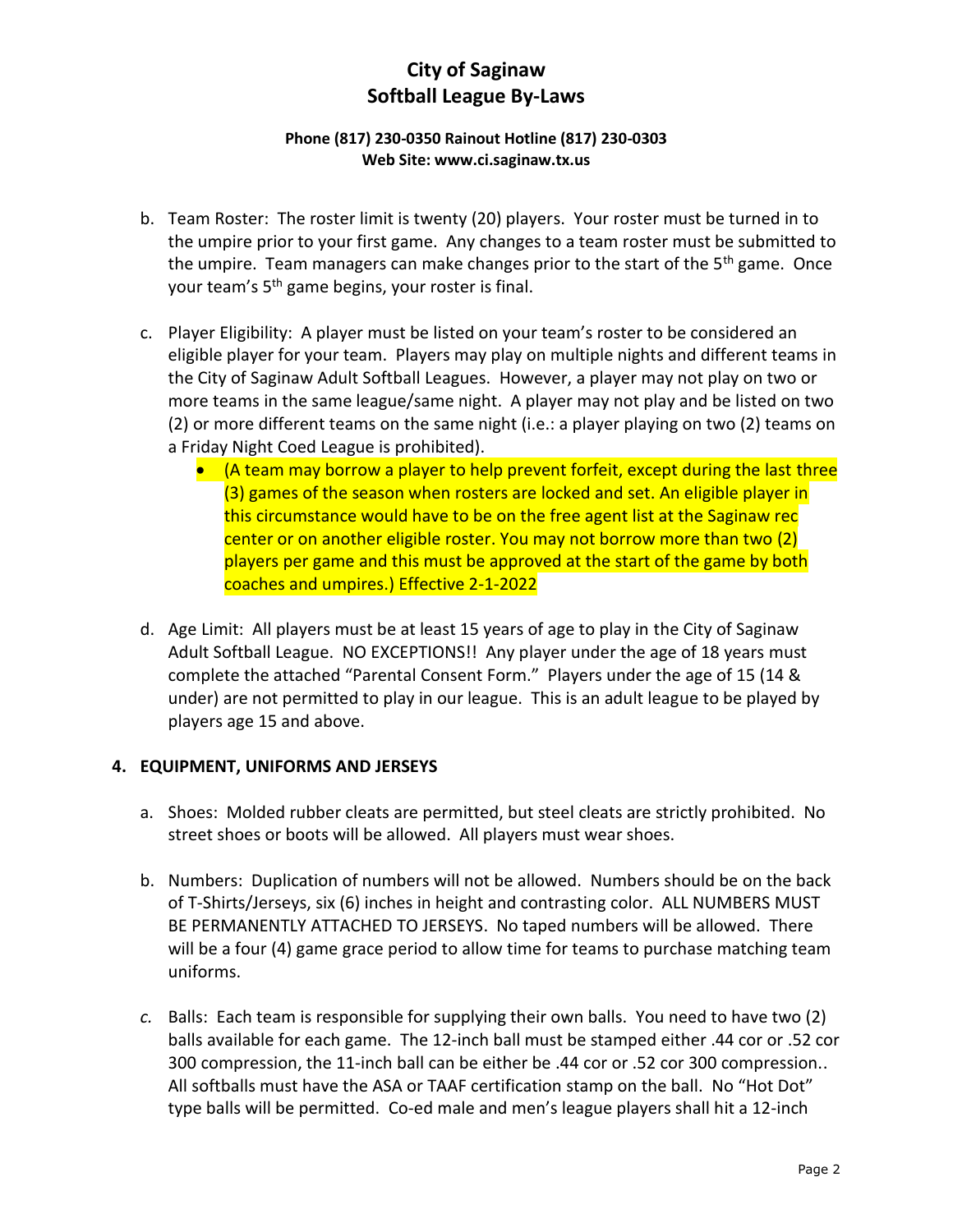### **Phone (817) 230-0350 Rainout Hotline (817) 230-0303 Web Site: www.ci.saginaw.tx.us**

ball, and the Coed female players shall hit an 11-inch ball. All balls must have the specifications that are listed above or they will not be accepted. Yellow or white softballs are now approved for league play. *Balls will be available for \$6.00 at the Saginaw Recreation Center, 633 West McLeroy Blvd.*

d. Bats: A bat cannot be longer than 34 inches and cannot weight more than 38 ounces. Tampered with or illegal bats will be determined by the umpire. Attached is a list of bats that will not be approved for play in our league.

### **5. GAME REGULATIONS**

- a. The Umpire is the interpreter, manager and enforcer of the rules and regulations during game play.
- b. The Umpire is to keep track of the line-up cards, team rosters, the official time and score of the game.
- c. Although every team is guaranteed 8 games for the Spring, Summer and Fall season games, you might not play each team an equal number of times.
- d. Line-ups: Your team's line-up should be turned in to the score keeper 10 minutes prior to your game time. LAST NAME AND NUMBER REQUIRED. If a line-up is not in by game time, the opposing team has the option of being home or visitors and the other team starts the game with the first batter out. If neither team has their line-up, both teams will start the game with the first batter out. Regular game time exists. A team or teams must then turn in their line-up within a reasonable amount of time. Penalty is a forfeit.
- e. Children will not be allowed in the dugout or on the playing field at any time before or during the game do due to risk of injury and liability.
- f. Warm-up: There will be no infield warm-up prior to the start of the game. A pitcher will be allowed five (5) warm up pitches prior to the start of the game and two (2) pitches between innings.
- g. Game Time: GAME TIME IS FORFEIT TIME! An official game will have seven (7) inning limit with no inning starting after 55 minutes of play unless the score is tied. If the score is tied, the game will continue with a full count (3 balls & 2 strikes) on each batter until there is a winner. Game time will be kept by the official score keeper.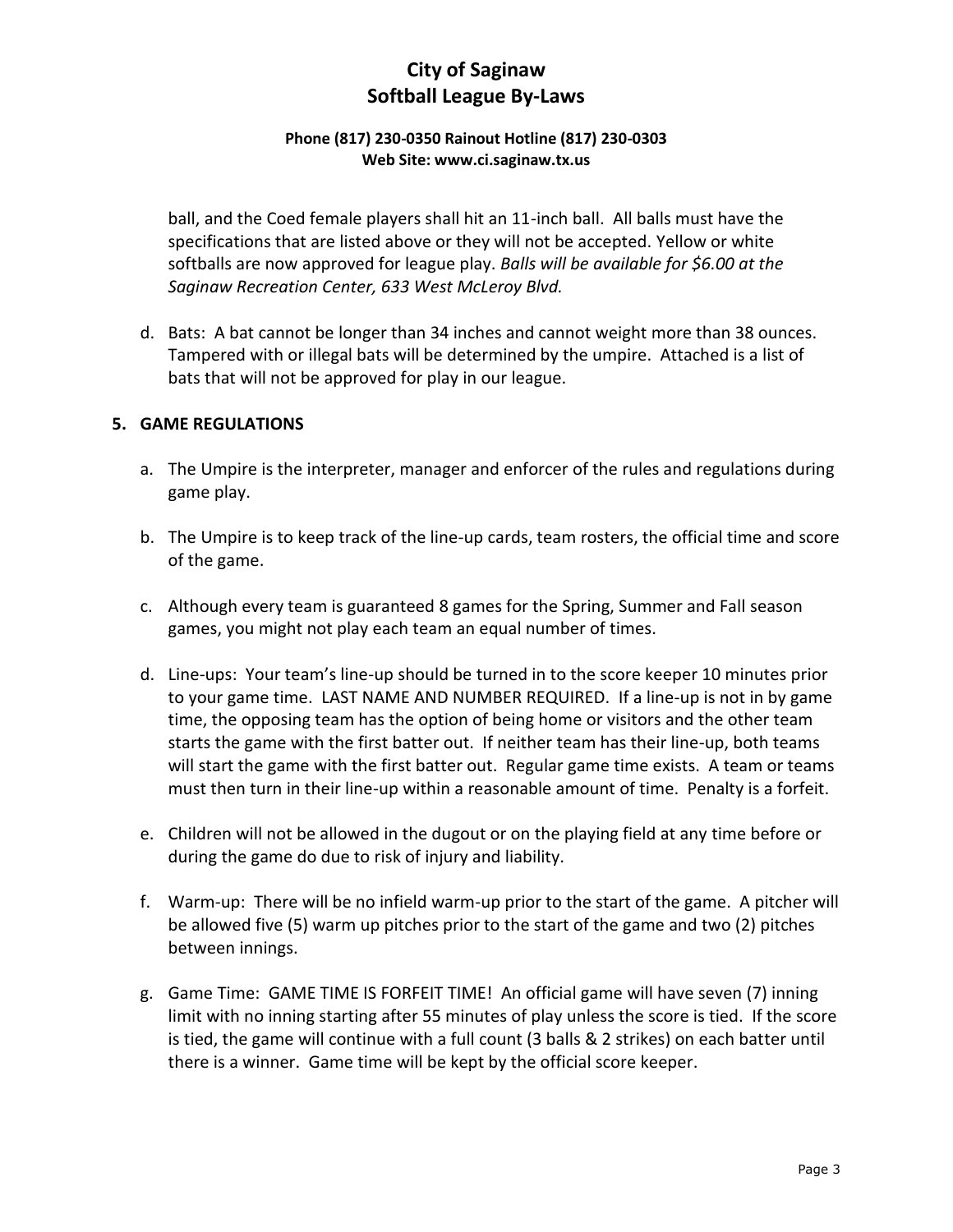### **Phone (817) 230-0350 Rainout Hotline (817) 230-0303 Web Site: www.ci.saginaw.tx.us**

- h. Run Rule: A 20 run rule will apply after three (3) innings (2 ½ innings if the home team is ahead). A 15 run rule will apply after four (4) innings (3  $\frac{1}{2}$  innings if the home team is ahead). A 10 run rule will apply after five (5) innings (4  $\frac{1}{2}$  inning if the home team is ahead). Flip/Flop rule will be in effect for all games (If visiting team is ahead by 20 runs after (2) innings, 15 runs after (3) innings or 10 runs after 4, 5 or 6 innings, home and visiting teams will swap. This helps with the timeliness and integrity of the game.
- i. Curfew: Facility lights will turn off at 11:30p.m.
- j. Alcoholic beverages and illegal drugs are NOT permitted in any City of Saginaw facility, including the Willow Creek Softball Field. (per City of Saginaw Ordinance)
- k. Player Shortage: Men's teams may begin a game with a minimum of nine (9) players and must finish a game with a minimum of nine (9) players. If a men's team begins play with nine (9) players, it may go to ten (10) players but never eleven (11). When a men's team plays with nine (9) players, the tenth (10) in the batting order will be an automatic out. If it is a game that starts at 6:20 pm men's teams may start with a minimum of eight (8) players with automatic outs for the  $9<sup>th</sup>$  and  $10<sup>th</sup>$  players. If additional players arrive and are added, a team may not drop back to eight (8) players.
- l. Player Substitution: Any starting player may be taken out of the game and re-entered only ONE time. If a starter is placed back into the game, he/she must resume his/her original position in the batting order. A substitute may not re-enter the game. If a team re-enters a substitute and it is brought to the attention of the umpire, then the game will be forfeited to the offended team. When making a substitution, the coach or manager must notify the plate umpire, otherwise, the substitute will be ejected from the game.
- m. Extra Player: An extra player is optional. If a team so chooses to use an extra player (11 players in the men's league, 12 players {6 men, 6 women} in the coed league), he or she must be listed in the starting line up. If a men's team begins with eleven (11) players, it may drop back to nine (9) players and take automatic outs for the  $10<sup>th</sup>$  and  $11<sup>th</sup>$  players. If a coed team begins with twelve (12) players, it may drop back to ten players (5 men & 5 women) under the following conditions: the two (2) players who leave the game must be of the opposite sex and in consecutive order in the batting line-up. Automatic outs will then be taken in those positions.
- n. Home Run Restrictions: Home runs will be determined by the team representative at the pre-game meeting with the umpires. If the team representatives cannot reach an agreement there will be a maximum of three home runs over the fence with each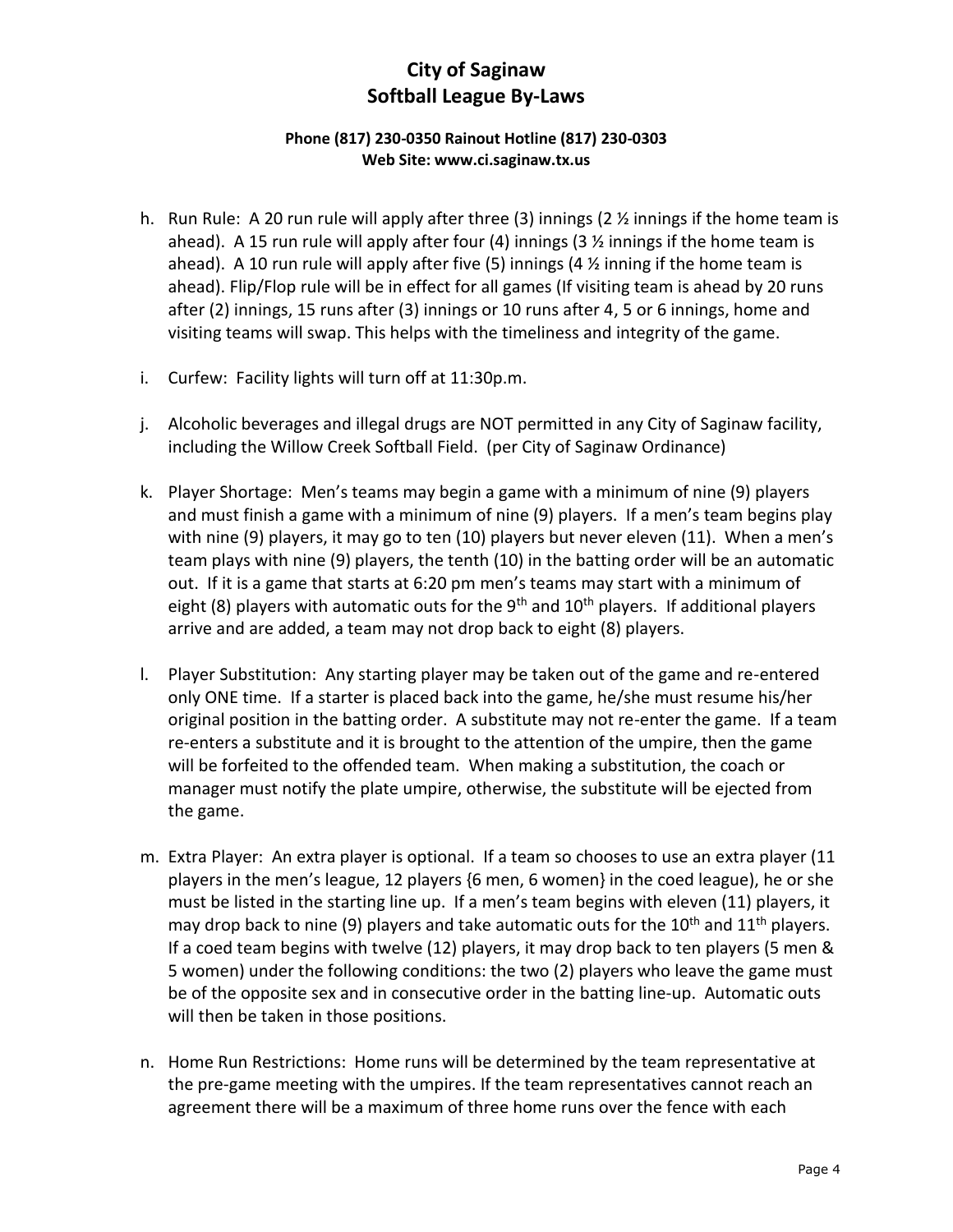### **Phone (817) 230-0350 Rainout Hotline (817) 230-0303 Web Site: www.ci.saginaw.tx.us**

additional ball hit over the fence will be a ground rule single. (i.e.: With runners on base and the ball is hit over the fence all runners will advance one base whether forced to advance or not.)

- o. Blood Rule: If a player, coach or umpire who is bleeding or has blood on his/her uniform shall be prohibited from further participation in the game until appropriate treatment has been administered. A uniform change may be required. We suggest keeping ace bandages on hand as bleeding injuries must be covered before a player may return to the game.
- p. All leagues will start with a one ball and one strike count at every bat.
- q. The City of Saginaw will not observe the 2004 rule change allowing individuals to steal bases. (i.e.: You may not steal bases.)
- r. The City of Saginaw will observe the Halo rule. This is in place to protect the safety of all players. The umpire will be allowed to enforce this rule as needed. Effective 2-1-2022.

### **6. END OF SEASON TOURNAMENT**

- a. The top 4 teams from each division will advance to the end of season tournament.
- b. Tiebreaker will be decided as follows:
	- i. Head to Head
	- ii. Margin of victory in head to head games
	- iii. Total runs allowed in all league games
	- iv. Total runs scored in all league games

#### **7. LEAGUE CHAMPION**

 The league champion is the winner of the end of season tournament (Top 4-teams in each division advance to the end of season tournament)

#### **8. AWARDS**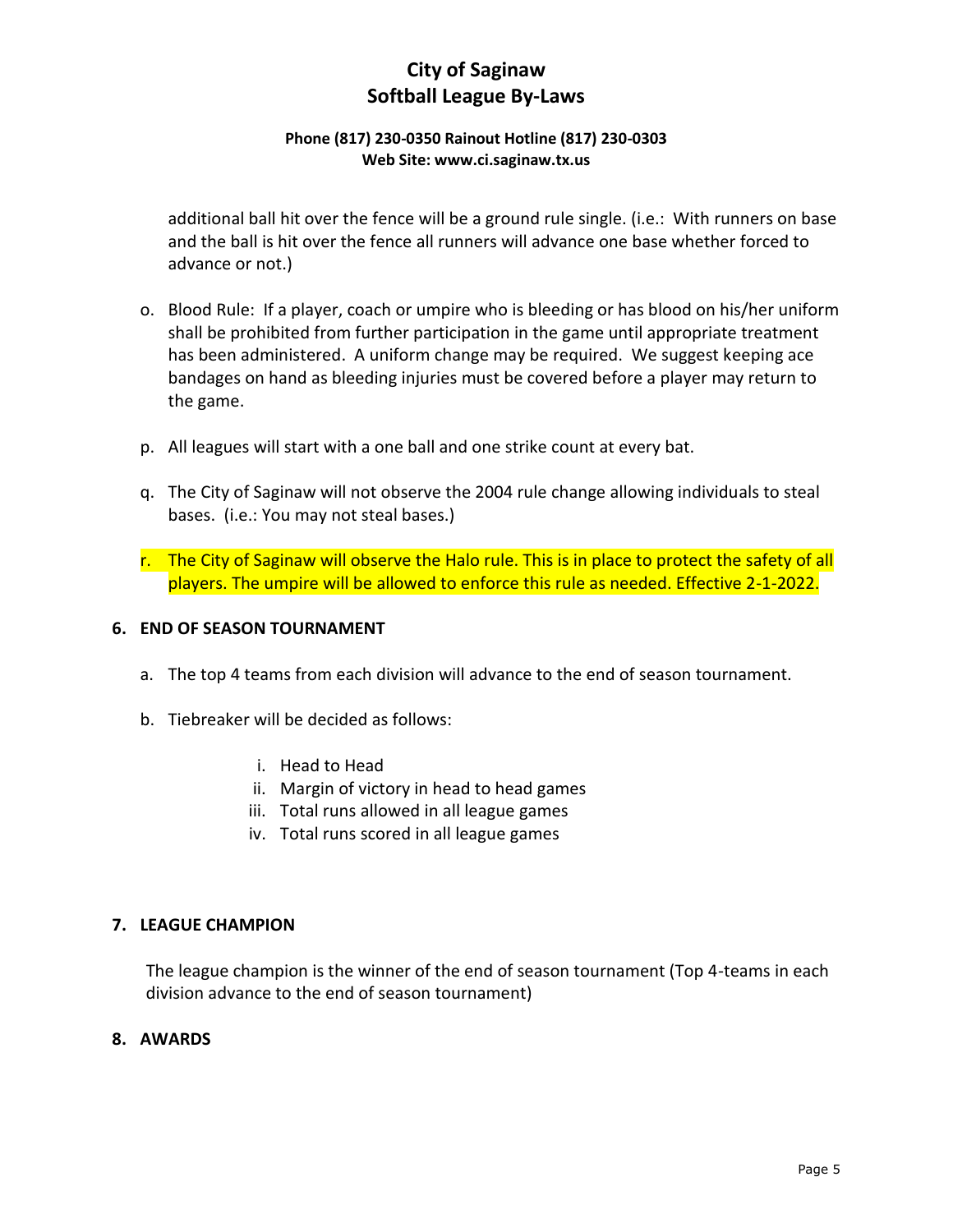### **Phone (817) 230-0350 Rainout Hotline (817) 230-0303 Web Site: www.ci.saginaw.tx.us**

Individual awards will be given to the champion and runner-up team of each league. If a league has 5 (five) or less teams participating, then individual awards will only be given to the champion.

### **9. SPORTSMANSHIP**

- a. Unsportsmanlike Conduct: The use of profanity or the use of abusive language toward an official or member of the softball league staff by any player, manager or coach will not be tolerated under ANY circumstances. There will be a minimum of one (1) game suspension.
- b. Any player, manager or coach who is ejected from a game by a softball league official will receive a minimum one (1) game suspension from league play which will be the next game for that team on the schedule. If the next game is a forfeit, it will count as a suspended game and the player in question will become eligible for the next game.
- c. Any player, manager or coach indulging in alcoholic beverage or illegal drugs during a game will be removed from the game. Alcoholic beverages and illegal drugs are NOT permitted in any City of Saginaw Facility, including the Willow Creek Softball Field. (per City of Saginaw Ordinance)
- d. Intentional Bat Throwing: Automatic two (2) game suspension. This is not an offense that can be protested. The judgment of the umpire is final.
- e. Ejected players are required to leave the playing facility, Willow Creek Park and are barred for the duration of the suspension. Failure to comply may result in a forfeited game.
- f. Any player, manager or coach who is ejected for fighting will be EXPELLED from the league for one (1) calendar year from the date of the infraction.
- g. Forfeiture of three (3) consecutive games (not showing up) by one team will automatically suspend that team for the remainder of the season.

### **10. INSURANCE**

- a. Individual players are NOT covered by any insurance policy held by the City of Saginaw.
- b. Teams and/or individual players must provide their own insurance coverage if they so desire.